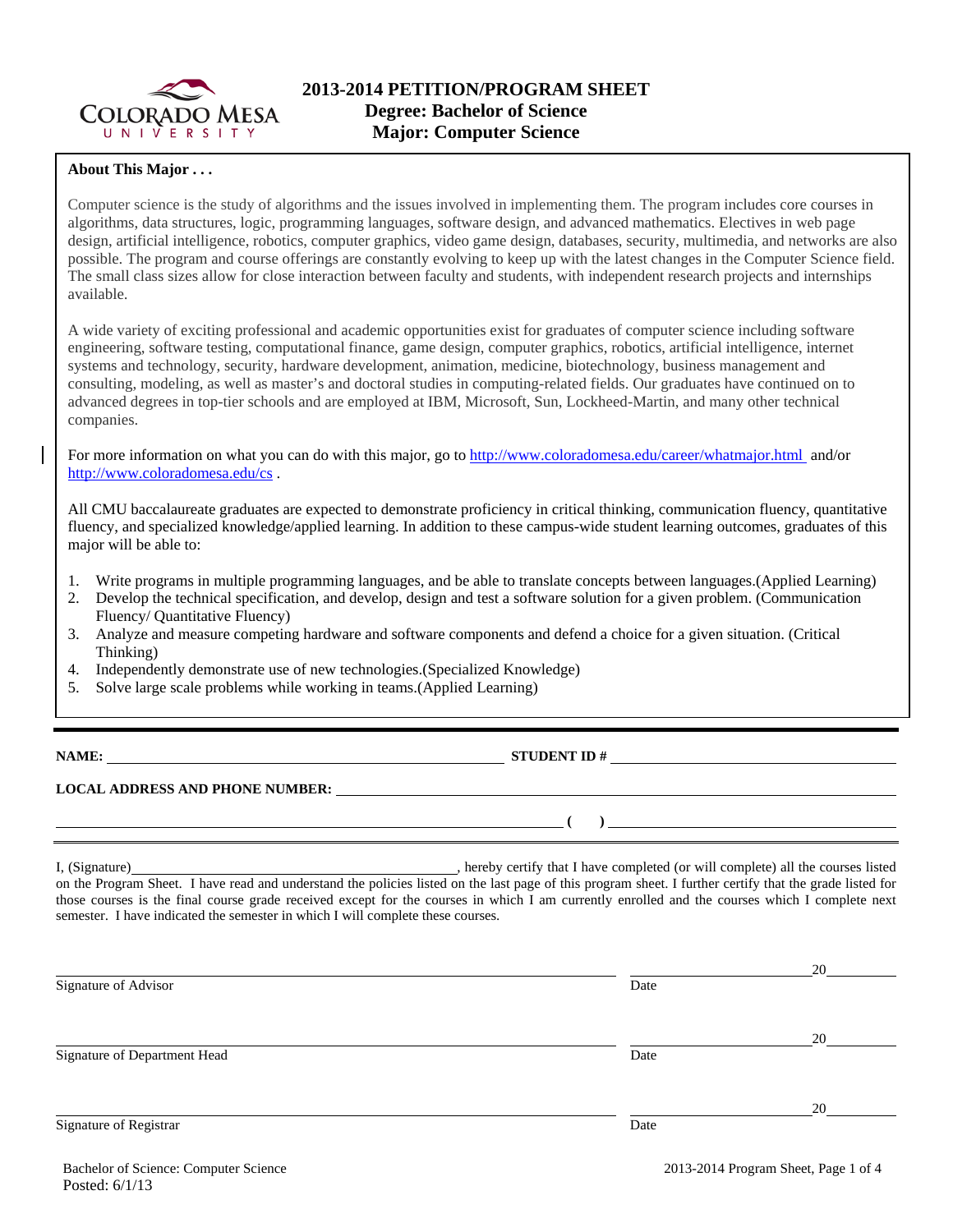## **Students should work closely with a faculty advisor when selecting and scheduling courses prior to registration.**

Degree Requirements:

- 120 semester hours total (A minimum of 28 taken at CMU in no fewer than two semesters).
- 40 upper division credits (A minimum of 15 taken at the 300-400 course levels within the major at CMU).
- Pre-collegiate courses (usually numbered below 100) cannot be used for graduation.
- 2.00 cumulative GPA or higher in all CMU coursework
- 2.50 cumulative GPA or higher in coursework toward the major content area. No more than one "D" may be used in completing major requirements.
- When filling out the program sheet a course can be used only once.
- A student must follow the CMU graduation requirements either from 1) the program sheet for the major in effect at the time the student officially declares a major; or 2) a program sheet for the major approved for a year subsequent to the year during which the student officially declares the major and is approved for the student by the department head. Because a program may have requirements specific to the degree, the student should check with the faculty advisor for additional criteria. It is the student's responsibility to be aware of, and follow, all requirements for the degree being pursued. Any exceptions or substitutions must be approved by the student's faculty advisor and Department Head.
- See the "Undergraduate Graduation Requirements" in the catalog for additional graduation information.

**GENERAL EDUCATION REQUIREMENTS** (31 semester hours) See the current catalog for a list of courses that fulfill the requirements below. If a course is on the general education list of options and a requirement for your major, you must use it to fulfill the major requirement and make a different selection within the general education requirement.

| Course No Title                                                                                                                                                                                                                                                    | Sem.hrs Grade Term/Trns | <b>CSCI</b> 330<br><b>CSCI 470</b> | Programming Languages<br><b>Operating Systems Design</b>                                                                                                                                                                                                                                                                          | 3<br>3                                                                                  |
|--------------------------------------------------------------------------------------------------------------------------------------------------------------------------------------------------------------------------------------------------------------------|-------------------------|------------------------------------|-----------------------------------------------------------------------------------------------------------------------------------------------------------------------------------------------------------------------------------------------------------------------------------------------------------------------------------|-----------------------------------------------------------------------------------------|
| <b>English</b> (6 semester hours, must receive a grade of "C" or better and                                                                                                                                                                                        |                         | <b>CSCI 484</b>                    |                                                                                                                                                                                                                                                                                                                                   | <u> 1989 - Alexandr Store Books, amerikansk politiker (</u>                             |
| must be completed by the time the student has 60 semester hours.)                                                                                                                                                                                                  |                         | <b>CSCI 490</b>                    | <b>Computer Networks</b>                                                                                                                                                                                                                                                                                                          | 3<br>$\overline{\phantom{a}}$ and $\overline{\phantom{a}}$ and $\overline{\phantom{a}}$ |
| <b>ENGL 111 English Composition</b>                                                                                                                                                                                                                                |                         |                                    | Software Engineering                                                                                                                                                                                                                                                                                                              |                                                                                         |
| ENGL 112 English Composition                                                                                                                                                                                                                                       | 3                       | <b>MATH 369</b>                    | Discrete Structures I                                                                                                                                                                                                                                                                                                             |                                                                                         |
| Math: (3 semester hours, must receive a grade of "C" or better, must be<br>completed by the time the student has 60 semester hours.)<br>MATH 151 Calculus I<br>*3 credits apply to the General Ed requirements and 2 credits apply to<br><b>Foundation Courses</b> | $5*$                    |                                    | **CSCI 310 is offered for different languages for 1-3 credit hours. A<br>student may meet the required in any combination number of<br>languages/courses/hours, to reach a total minimum of 4 hrs taken. No<br>language may be counted for credit more than once.<br><b>Five courses from Computer Science Choice List below:</b> |                                                                                         |
| Humanities (3 semester hours)                                                                                                                                                                                                                                      |                         |                                    |                                                                                                                                                                                                                                                                                                                                   |                                                                                         |
| Social and Behavioral Sciences (6 semester hours)                                                                                                                                                                                                                  |                         |                                    | <u> 1988 - Jan James James James James James James James James James James James James James James James James J</u>                                                                                                                                                                                                              |                                                                                         |
| Natural Sciences (7 semester hours, one course must include a lab)                                                                                                                                                                                                 |                         |                                    | <b>Electives</b> (All college level courses appearing on your final transcript,<br>not listed above that will bring your total semester hours to 120 hours.)<br>(23–24 semester hours; 5-6 hours of upper division may be needed.)                                                                                                |                                                                                         |
| <b>History</b> (3 semester hours)<br><b>HIST</b>                                                                                                                                                                                                                   |                         |                                    |                                                                                                                                                                                                                                                                                                                                   |                                                                                         |
| Course No Title                                                                                                                                                                                                                                                    | Sem.hrs Grade Term/Trns |                                    |                                                                                                                                                                                                                                                                                                                                   |                                                                                         |

**Fine Arts** (3 semester hours)

#### **OTHER LOWER DIVISION REQUIREMENTS** (6 semester hours)

\_\_\_\_\_\_ \_\_\_\_ \_\_\_\_\_\_\_\_\_\_\_\_\_\_\_\_\_\_\_\_\_\_\_\_ \_\_\_\_ \_\_\_\_\_ \_\_\_\_\_\_\_\_

|             | <b>Kinesiology</b> (3 semester hours) |  |
|-------------|---------------------------------------|--|
|             | KINE 100 Health and Wellness          |  |
| KINA 1      |                                       |  |
| <b>KINA</b> |                                       |  |

\_\_\_\_\_\_ \_\_\_\_ \_\_\_\_\_\_\_\_\_\_\_\_\_\_\_\_\_\_\_\_\_\_\_\_ \_\_\_\_ \_\_\_\_\_ \_\_\_\_\_\_\_\_

**Applied Studies** (3 semester hours)

### **FOUNDATION COURSES** (18 semester hours):

|                            | CSCI 111 CS1: Foundations of      |       |  |
|----------------------------|-----------------------------------|-------|--|
|                            | Computer Science                  |       |  |
|                            | CSCI 112 CS2: Data Structures     |       |  |
| <b>MATH 151 Calculus I</b> |                                   | $2^*$ |  |
| MATH 152 Calculus II       |                                   |       |  |
|                            | STAT 200 Probability & Statistics | 3     |  |

#### **COMPUTER SCIENCE MAJOR REQUIREMENTS**

(41-42 semester hours) A 2.50 GPA is required in the major courses. No more than one "D" may be used in completing major requirements. Computer Architecture &

| CSCI 241<br>CSCI 250<br><b>CSCI 310</b>                                | Computer Architecture $\alpha$<br><b>Assembly Language</b><br>CS3: Intro to Algorithms<br><b>Advanced Programming:</b>                       | 4** |  |
|------------------------------------------------------------------------|----------------------------------------------------------------------------------------------------------------------------------------------|-----|--|
| <b>CSCI 330</b><br>CSCI 470<br>CSCI 484<br>CSCI 490<br><b>MATH 369</b> | <b>Programming Languages</b><br><b>Operating Systems Design</b><br><b>Computer Networks</b><br>Software Engineering<br>Discrete Structures I |     |  |

#### **Five courses from Computer Science Choice List below:**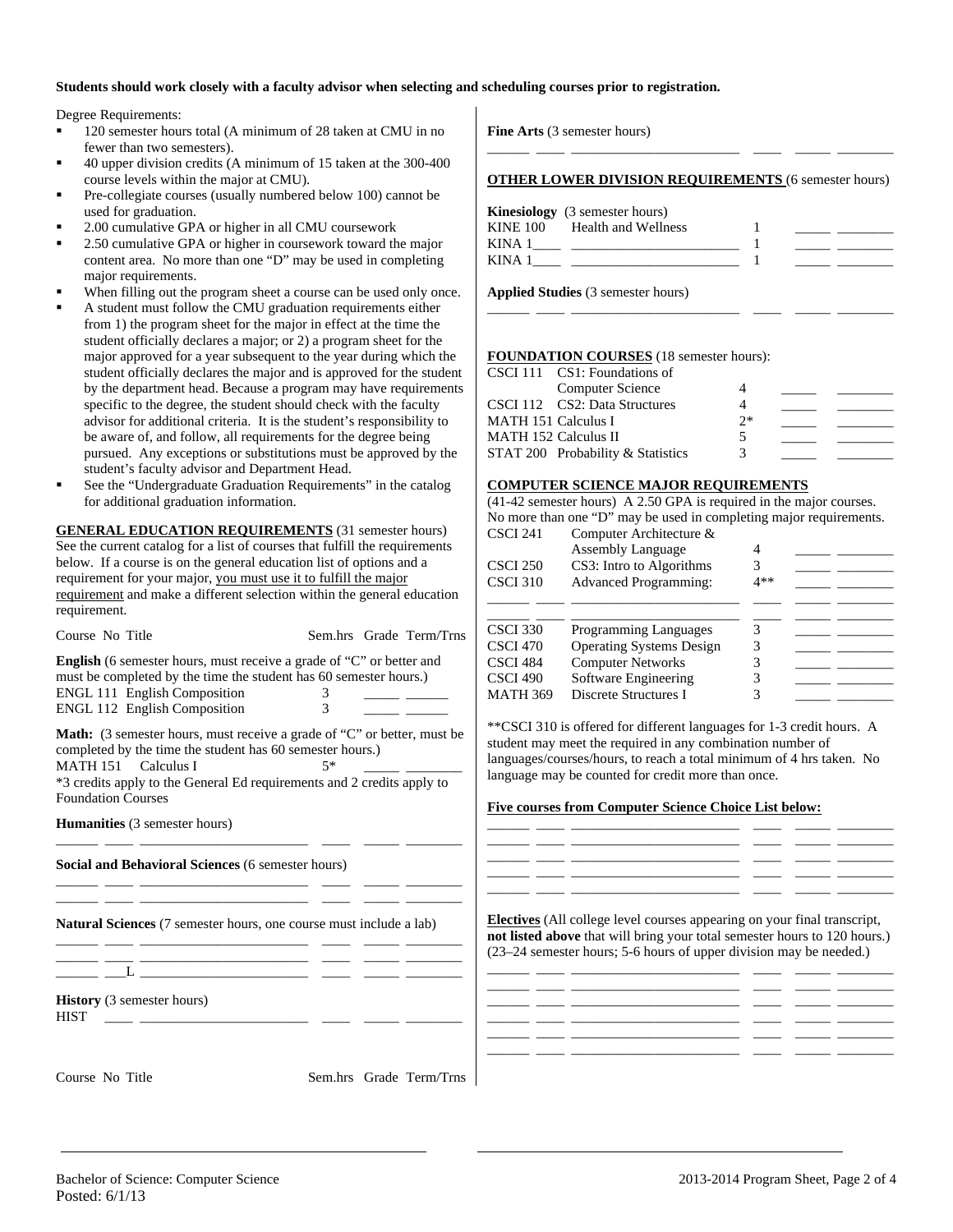## **Computer Science Choice List:**

CSCI 306 Web Page Design III (3) CSCI 322 Embedded Systems (3) CSCI 333 UNIX Operating Systems (3) CSCI 337 User Interface Design (3) CSCI 345 Video Game Design (3) CSCI 370 Computer Security (3) CSCI 375 Object Oriented Programming (3) CSCI 380 Operations Research (3) CSCI 445 Computer Graphics (3) CSCI 450 Compiler Structure (3) CSCI 460 Database Design (3) CSCI 480 Theory of Algorithms (3) CSCI 486 Artificial Intelligence (3) MATH 361 Numerical Analysis (4)